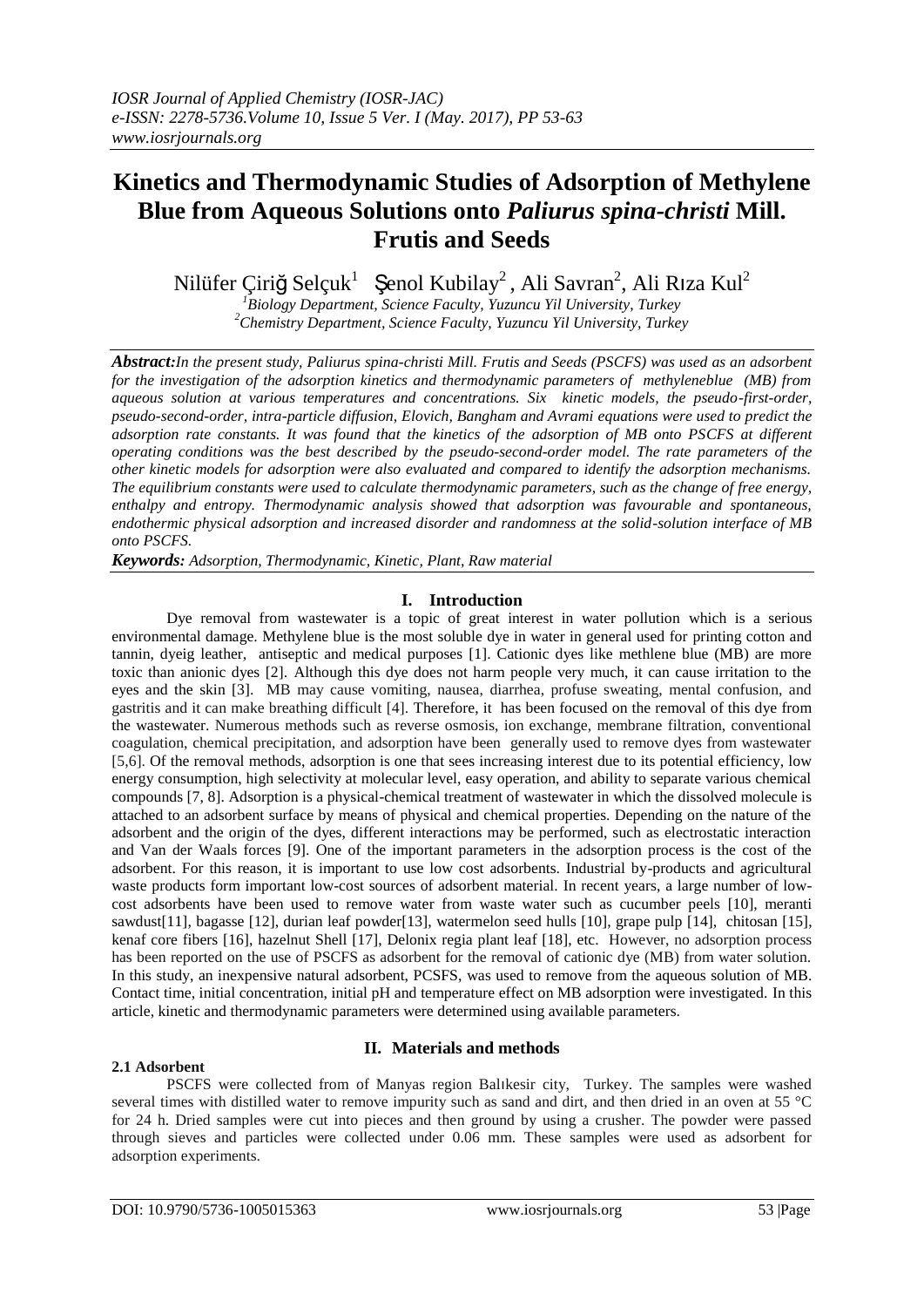## **2.2 Adsorbate and other chemicals**

The basic cationic dye, MB, was used as the adsorbate in this study. The formula of methylene blue is  $C_6H_{18}N_3SCI.3H_2O$ , and moleculer weight 319.85 g. The chemical structure of this dye is shown in Fig. 1. This dye was taken from Merck and used without any purification. The stock dye solution was prepared by dissolving 1 g of methylene blue in 1000 ml distilled water. The solutions used at adsorption process were obtained by diluting the stock dye solution with deionised water to give the appropriate concentration of the solutions.

The T80+ UV/VIS spectrophotometer was used to determine the concentration of MB in solution at a maximum absorption wavelength of 660 nm. A calibration curve was plotted between absorbance and certain concentrations of dye solution. Unknown MB concentration was measured using calibration curve.



**Fig. 1.** Chemical structure of methylene blue

# **2.3 Adsorption experiment**

Adsorption measurement was determined by batch experiments of known amount of the adsorbent with 1000 ml of aqueous methylene blue solutions of known concentration in a series of 250 ml conical flasks. The effect of the contact time on the amount dye adsorbed were investigated at different initial concentration of dye  $(20, 30, 40 \text{ and } 50 \text{ mg/L})$  at different temperatures  $(298 \text{ K}, 308 \text{ K})$  and  $318 \text{ K}$ ). 4 g PSCFS were added to 1 liter of dye solutions prepared at certain concentrations, natural pH and desired temperatures at 150 rpm for specific time intervals. The concentration of dye remaining in solution without adsorption was determined by UV spectrophotometer using calibration curve. Adsorption experiments were made considering natural solution pH, contact time, initial methylene blue dye concentration and temperature for adsorption kinetic and thermodynamic study. The amount of dye adsorbed onto PSCFS at time t is  $q_t$  (milligrams per gram) which was calculated by the following mass balance equation:

$$
q_t = \frac{(C_o - C_t)}{m}V
$$
 (1)

Where  $C_0$  is the initial dye concentration (milligrams per liter),  $C_t$  is the concentration of dye at any time t, V is the volume of solution (liters), and m is the mass of adsorbent in grams.

### **III. Theory**

Kinetic models are used to check experimental data from the adsorption of MB onto PSCFS. The kinetics of dyes adsorption onto PSCFS are important to select the best test conditions for the adsorption process with the batch technique. The kinetic parameters, which are useful for the prediction of adsorption rate, give important information for designing and modeling the adsorption processes. In this study, the kinetics of MB onto PSCFS was analyzed using pseudo-first order, pseudo-second order, intra-particle diffusion, Elovich, Bangham and Avrami kinetic models.

### **3.1 Pseudo-first order model**

Lagergren's kinetics equation may have been the first one in describing the adsorption of liquid-solid systems based on solid capacity. In order to distinguish kinetics equation based on concentration of solution and adsorption capacity of solid, Lagergren's first order rate equation has been called pseudo-first order[ 19]. The linear form of the pseudo-first order model is given as:

$$
\log(q_m - q_t) = \log q_m - \frac{k_1 t}{2.303}
$$
 (2)

Where  $q_m$  and  $q_t$  (mg/g) are the adsorption capacities at equilibrium and at time t respectively.  $k_1$  (min<sup>-1</sup>) is the rate constant of pseudo-first order adsorption. In order to obtain the constants of this model, the straight line plots of  $log(q_m-q_t)$  against t are drawn. The constants determined from the slope and intercept of the plot.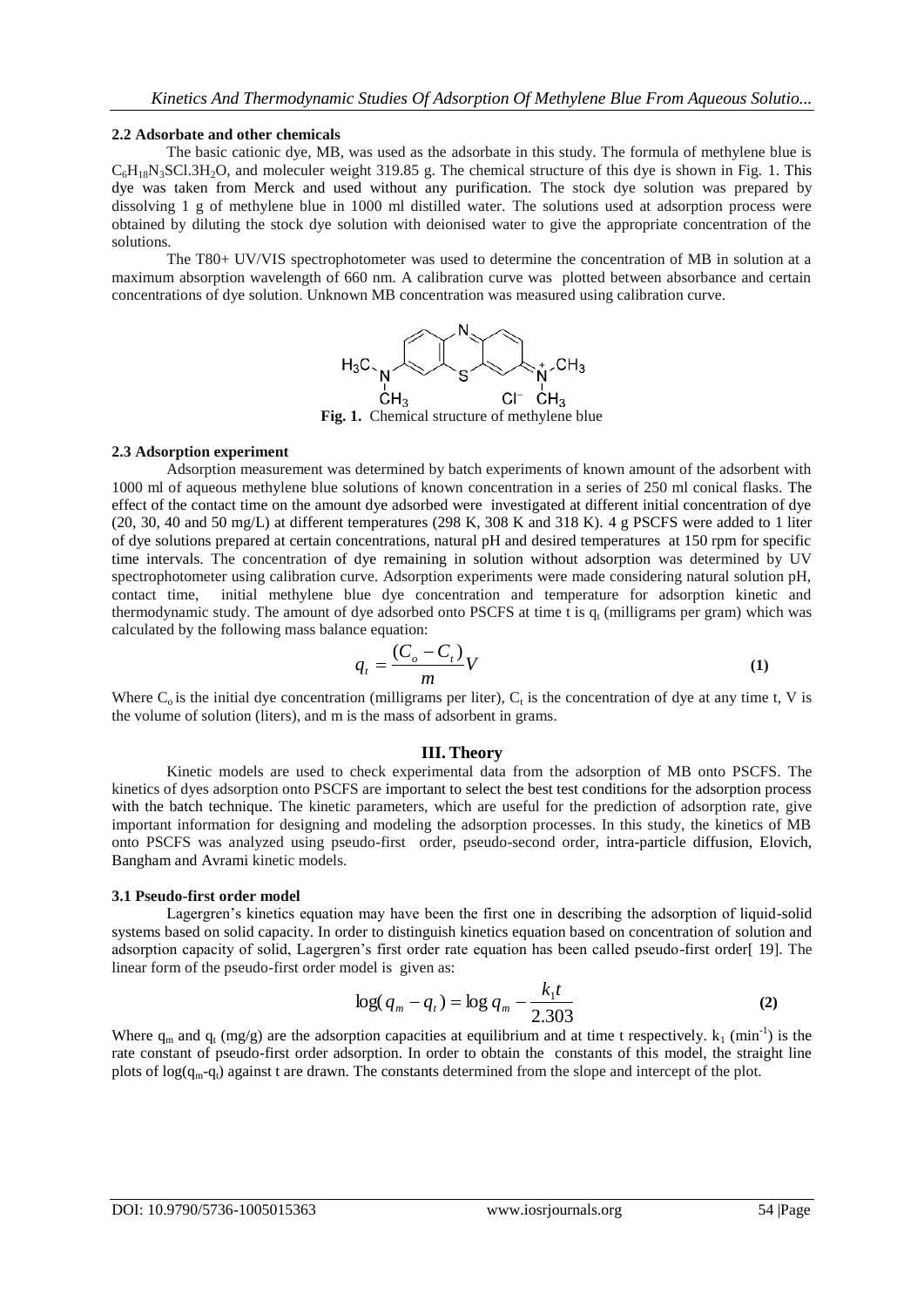#### **3.2 Pseudo-second order model**

The linear form of this model based on adsorption capacity is given as [19]:

$$
\frac{t}{q_t} = \frac{1}{k_2 q_m^2} + \frac{1}{q_m} t
$$
 (3)

and

$$
h = k_2 q_m^2 \tag{4}
$$

Where  $k_2$  is the rate of sorption (g/mg min),  $q_m$  the amount of adsorbate adsorbed onto adsorbent at equilibrium  $(mg/g)$ , q<sub>t</sub> is the amount of dye adsorbed at any time  $(mg/g)$  and h is the initial sorption rate ( $mg/g$  min). The plot of t/qt versus t shows a linear relationship. Values of  $k_2$  and equilibrium adsorption capacity  $q_e$  were calculated from the intercept and slope of the plot of t/qt versus t according to Eq. 2.

#### **3.3 Intraparticle diffusion model**

In intraparticle diffusion model, the adsorbate transportation from the solution phase to the surface of the adsorbent particles occurs in several steps. All adsorption processes can be controlled by one or more steps, e.g., film or external diffusion, pore diffusion, surface diffusion and adsorption on the pore surface, or a combination of more than one step. The linear form of the intraparticle equation as follow:

$$
q_t = k_i t^{1/2} + C
$$
 (5)

where C is the intercept and  $k_i$  is the intra-particle diffusion rate constant (mg/g min<sup>1/2</sup>). When intraparticle diffusion alone is the rate limiting step, then the plot of  $q_t$  versus  $t^{1/2}$  passes through the origin [20]. When film diffusion is also taking place then the intercept is C, which gives the idea on the thickness of the boundary layer.

#### **3.4 Elovich kinetic model**

Elovich equation is also used successfully to describe second order kinetic assuming that the actual solid surfaces are energetically heterogeneous, but the equation does not propose any definite mechanism for adsorbate-adsorbent [21]. It has extensively been accepted that the chemisorption process can be described by this semi-empirical equation  $[22]$ . The linear form of this equation is given by :

$$
q_t = \frac{\ln(a_E b_E)}{b_E} + \frac{1}{b_E} \ln t
$$
 (6)

Where  $a_E$  is the initial adsorption rate (mg/g min), and the parameter  $b_E$  is related to the extent of surface coverage and activation energy for chemisorption (g/mg). The Elovich coefficients could be computed from the plots qt versus ln t. The initial adsorption rate ( $a_E$ ) and the desorption constant ( $b_E$ ) were calculated from the intercept and slope of the straight-line plots of qt against ln t.

#### **3.5 Bangham kinetic model**

Bangham's equation was used to evaluate whether the adsorption is pore-diffusion controlled. Bangham's plot should be linear if intraparticle diffusion is the only rate controlling step [23]. Non-linearity of the Bangham plots as well as the significant intercept values obtained from the intraparticle diffusion model indicated that both film diffusion as well as pore diffusion were rate-limiting [24].

$$
\log \log \left( \frac{C_o}{C_o - q_t M} \right) = \log \left( \frac{k_B M}{2.303 V} \right) + b \log t \tag{7}
$$

Where  $C_0$  is initial concentration (mg/L), V is volume of the solution (mL), M is weight of the adsorbent (g/L),  $q_t$  is amount of adsorbate retained at time t (mg/ g) and b,  $k_B$  are constants.

#### **3.6 Avrami kinetic model**

The Avrami kinetic equation determines some kinetic parameters, as possible changes of the adsorption rates in function of the initial concentration and the adsorption time, as well as the determination of fractionary kinetic orders [25]. The linearized form of Avrami equation is shown as follows:

$$
\ln\left[\ln\left(\frac{q_m}{q_m - q_t}\right)\right] = n_{A\nu} \ln k_{A\nu} + n_{A\nu} \ln t \tag{8}
$$

Where  $k_{Av}$  is the Avrami adsorption kinetic constant and  $n_{Av}$  is another constant, which is related to the adsorption mechanism changes. The slopes and intersections values of this equation provide the  $n_{Av}$  and ln  $k_{Av}$ values, respectively.  $n_{Av}$  value can be used to verify possible interactions of the adsorption mechanisms in relation to the contact time and the temperature.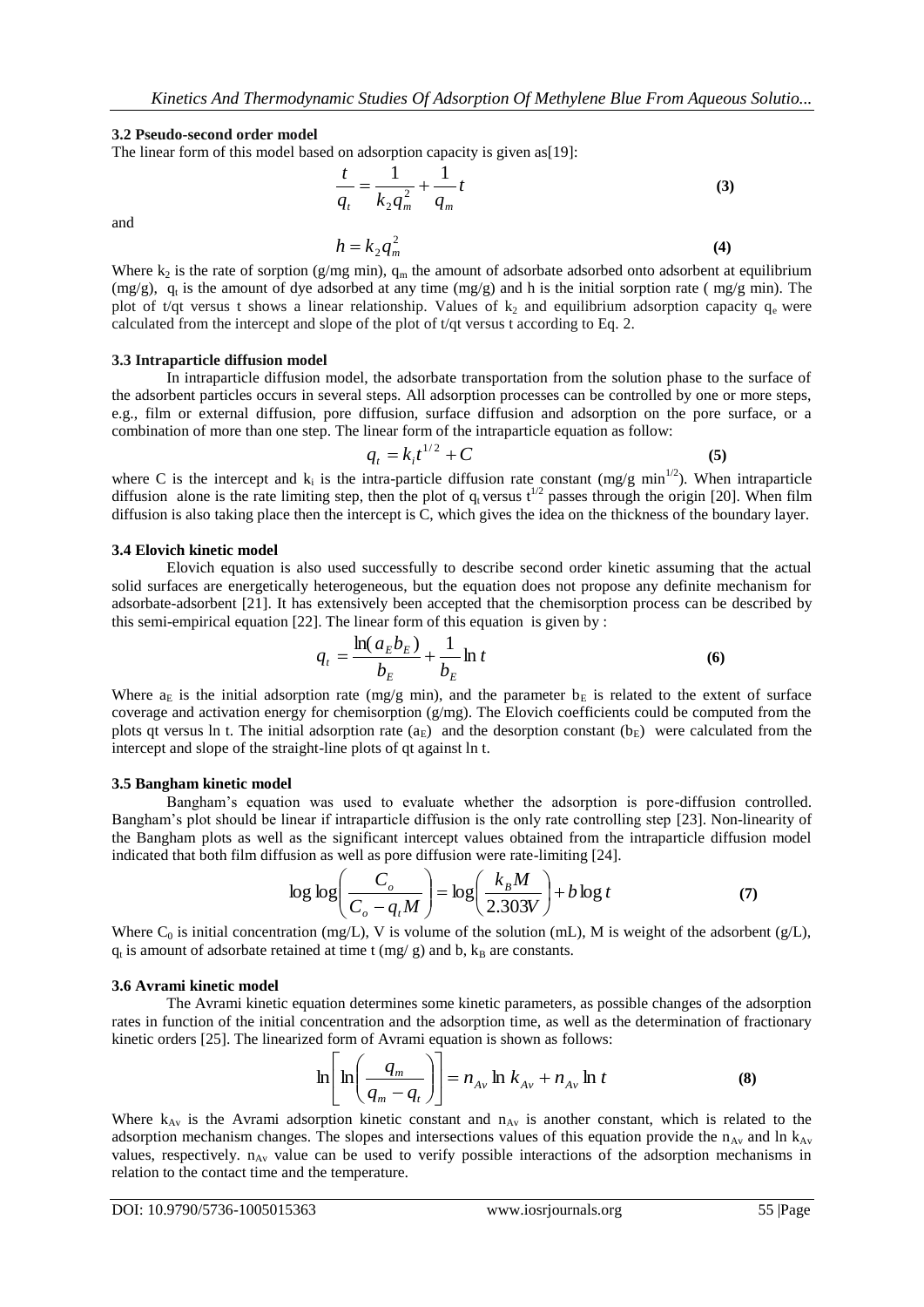#### **IV. Thermodynamic parameters**

Thermodynamic investigation is required to determine whether the adsorption process is favorable. The thermodynamic parameters, namely free energy  $(\Delta G^{\circ})$ , enthalpy  $(\Delta H^{\circ})$ , and entropy  $(\Delta S^{\circ})$  have an important function to determine heat change the adsorption process for dye and PSCFS. These parameters is calculated by the following equations:

$$
K_e = \frac{C_{Ads}}{C_e} \tag{9}
$$

$$
\ln K_e = \frac{\Delta S^o}{R} - \frac{\Delta H^o}{RT}
$$
 (10)

$$
\Delta G^{\circ} = \Delta H^{\circ} - T \Delta S^{\circ} \tag{11}
$$

where,  $K_e$  is the euilibrium constant,  $C_{\text{Ads}}$  is the amount of dye adsorbed mg on the PSCFS per dm<sup>3</sup> of the solution at equilibrium, adsorbentof adsorbent per unit liter of solution and  $C_e$  is the equilibrium concentration of dye in the solution (milligrams per liter). R is the universal gas constant (8.314 J/mol K) and T is the temperature (Kelvin).  $\Delta H^{\circ}$  and  $\Delta S^{\circ}$ parameters aree calculated from the slope and intercept of the plot ln K<sub>e</sub> vs. 1/T.

#### **V. Results and discussion**

#### **5.1 Effect of contact time on MB**

Contact time is one of the physical parameters used economically for the design of wastewater treatment plants [26]. Fig. 1 shows that the removal of dye from the solutions is rapid in the beginning period and that the velocity near the reach of the balance decreases. At the beginning, the surface of the adsorption process is large, so the adsorption to this surface is fast. The equilibrium time in dye adsorption was determined to be 140 min.



Time (min)

**Fig. 1.** Effect of contact time and initial dye concentration on dye removal onto PSCFS (natural initial pH, at 318 K, agitation speed 150 rpm).

### **5.2 Effect of initial dye concentrations**

Figure 2 shows that the increase in the initial dye concentration caused the increase in adsorption capacity. As the initial dye concentration increases from 20 to 50 mg/L, the adsorption capacity of dye onto PSCFS from 16.43 to 37.80 mg/g. These data indicate that the initial dye concentration plays an important role in the dye adsorption capacity. However, as shown in Figure 2, the percent removal of dye decreased from 82.15 to 75.59 % on increasing the initial dye concentration from 20 to 50 mg/L. As seen from the figure, the amount of adsorbed dye increases and the percentage of adsorption decreases with the initial dye concentration increases. This indicates that the initial dye concentration provides a driving force to overcome the resistance to dye transfer between the solid phase and the water phase. The increase in initial concentration increases the interaction between adsorbent and dye. Therefore, an increase in initial dye concentration leads to increase in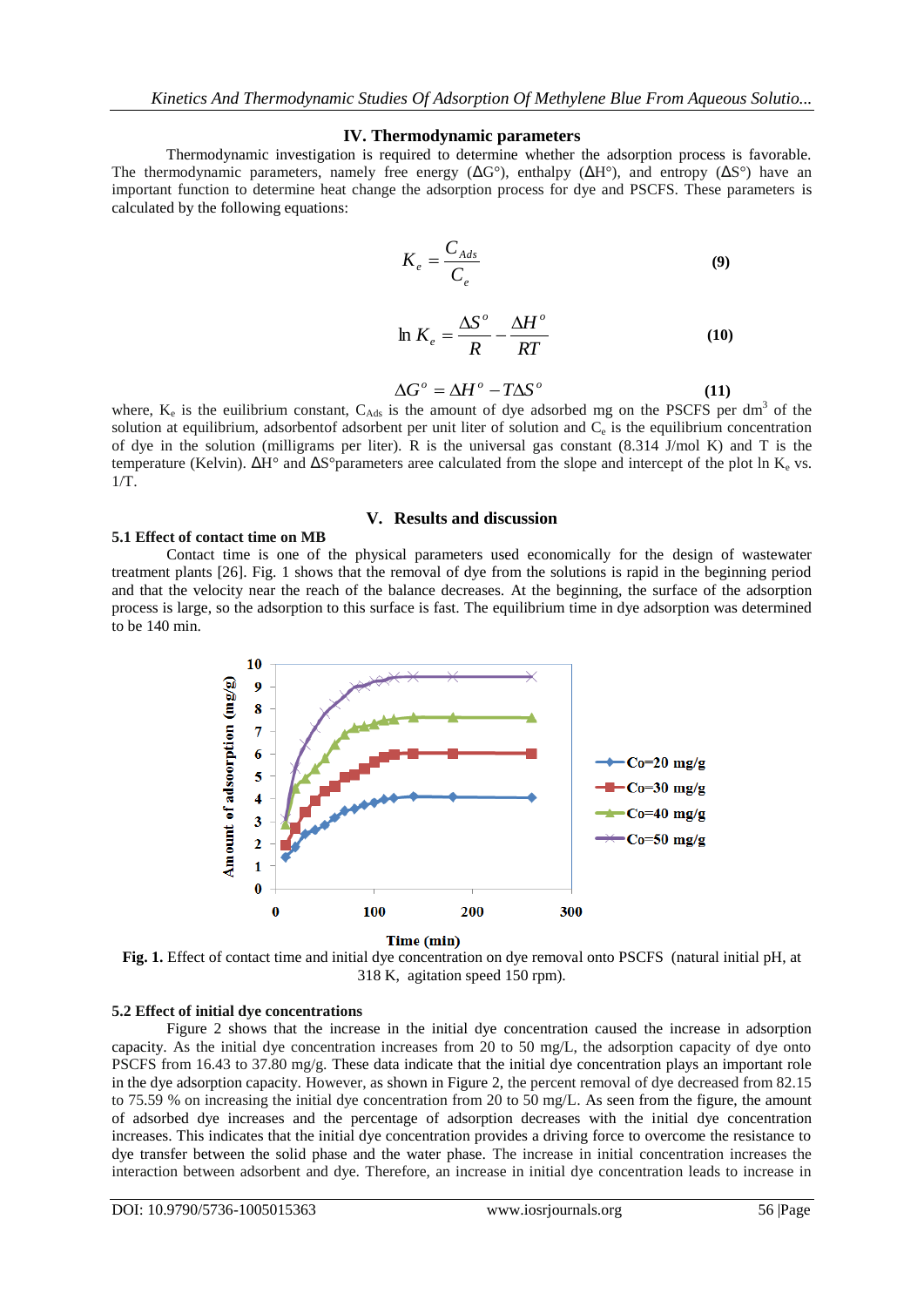the adsorption amount of dye. As can be seen from the experimental data obtained, the adsorption of MB on PSCFS contain three stages; initially fast adsorption, followed by slower adsorption and eventually no adsorption. Similar types of results are reported by various researchers for methylene blue adsorption on sawdust,rice husk, spend tea leaves [27], on seed watermelon pulp [28], on corn husk [29], on sun flower seed hull [30], on raw olive pomace [31] and on maize silk powder [32].

## **5.3 Effect of temperature on MB dye adsorption**

The effect of temperature is an important physical parameter since it changes the adsorption capacity of the adsorbent. To study the effect of temperature on the adsorption of MB dye adsorption onto PSCFS, the experiments were carried out at temperatures of 25, 35 and 45 °C. Figure 3 shows the effect of temperature on the adsorption of by MB onto PSCFS. As you can see, the amount of adsorbed dye and the percentage of adsorption onto PSCFS were found to increase with increasing temperature. This shows that surface activity increases at higher temperatures and adsorption is endothermic.

# **5.6 Thermodynamic parameters**

Thermodynamic parameters have been investigated to determine whether the adsorption phenomenon is favorable or not.  $\Delta G^{\circ}$ ,  $\Delta H^{\circ}$ , and  $\Delta S^{\circ}$  were obtained from the experimental studies at different temperatures of 298, 308 and 318 K by the applying of Eqs. 8, 9 and 10 and plot which is not shown here. All thermodynamic parameters are tabulated in Table 1. The  $\Delta G^{\circ}$  values change from -2.4334 to -3.7478 while the temperature varies from 298 to 318. These negative values indicete that dye adsorption reaction is spontaneous in nature at all the studied temperatures. The increase in  $\Delta G^{\circ}$  values with increasing temperature is an indication that MB adsorption on PSCFS is more favorable. The positive  $\Delta H^{\circ}$  value indicates that the reaction is endothermic and consumes energy in the adsorption process. The positive value of  $\Delta S^{\circ}$  indicated increased randomness at the solid-solute interface during adsorption.



**Fig. 2.** Effect of initial MB dye concentration on the adsorption of MB onto PSCFS (volume of dye solution 1 L, temperature 45 °C, PSCFS dosage 4 g, natural initial pH, agitation speed 150 rpm).



**Fig. 3.** Effect of temperature on the adsorption of MB onto PSCFS (volume of dye solution 1 L, initial dye concentration 50 mg/L, PSCFS dosage 4 g, natural initial pH, agitation speed 150 rpm).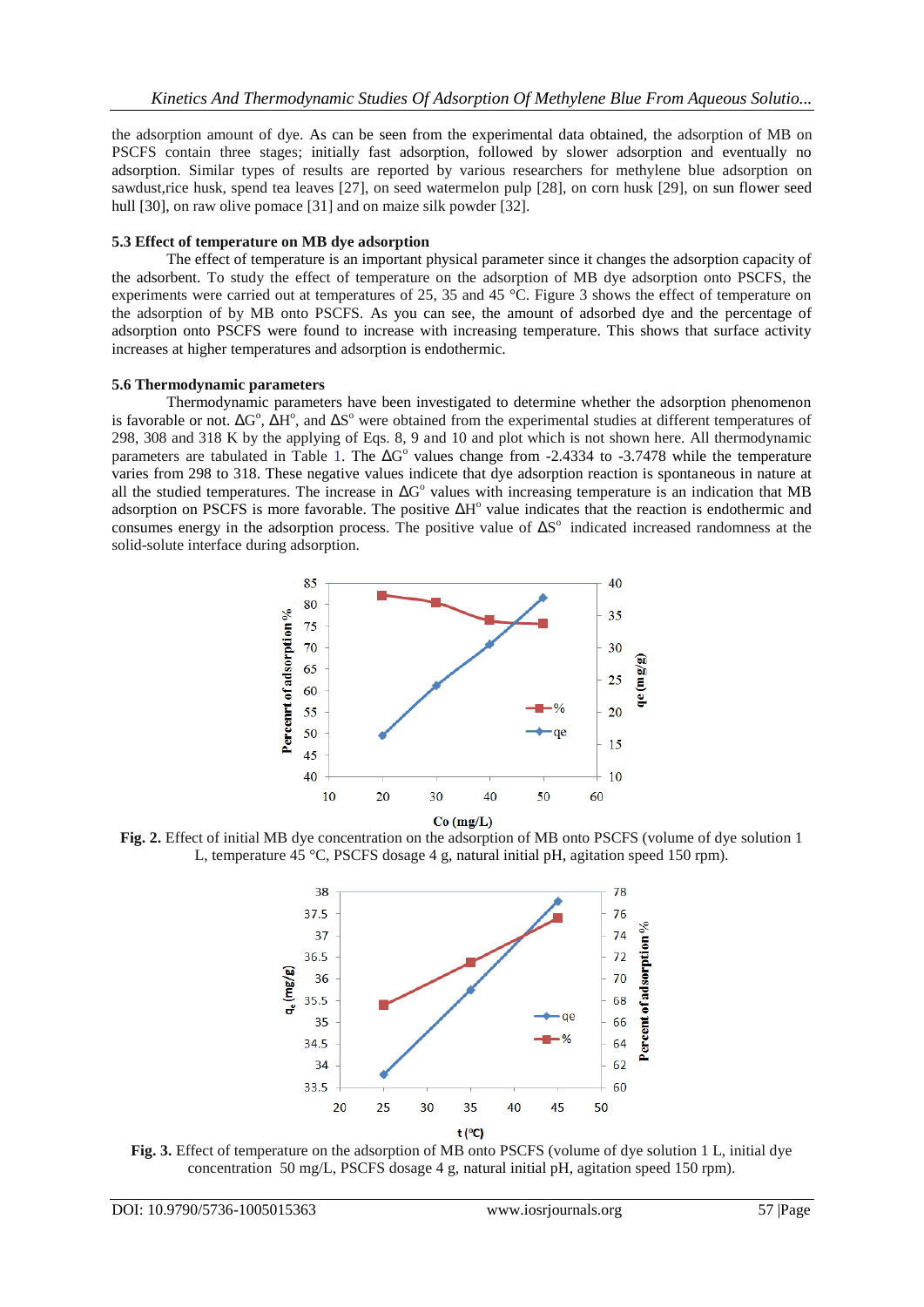| concentrations    |                              |                              |                             |  |  |
|-------------------|------------------------------|------------------------------|-----------------------------|--|--|
| Temperature $(K)$ | $-\Delta G^{\circ}$ (kJ/mol) | $\Delta S^{\circ}$ (J/mol K) | $\Delta H^{\circ}$ (kJ/mol) |  |  |
| 298               | 2.4334                       | 66.9117                      | 17.5301                     |  |  |
| 308               | 3.0787                       |                              |                             |  |  |
| 318               | 3.7478                       |                              |                             |  |  |

**Table 1** Thermodynamic parameters for adsorption of MB onto PSCFS at different temperatures and

# **5.7 Adsorption kinetics**

The study of kinetics in adsorption treatment from water solutions is important because it gives important information about the reaction and the mechanism of the adsorption process. In this study, the pseudo-first-order, pseudo-second-order, intra-particle diffusion, Elovich, Bangham and Avrami kinetics model was tested for the adsorption of MB into PSCFS. The best fit model was chosen based on linear regression coefficient of correlation coefficients  $R^2$  values. These models have been investigated according to experimental data at different temperatures and concentrations. The linear graphs for these models are shown for only 298 K temperature. All kinetic parameters obtained from fitting model plots with experimental data under various conditions are presented in Tables 2, 3 and 4.



**Fig.4.** Pseudo-first-order kinetic model on different initial dye concentration at 298 K.

The  $R<sup>2</sup>$  values obtained for the pseudo-first-order kinetic model were lower than that of the pseudosecond-order kinetic model and the experimental  $q_e$  values did not agree with the calculated values obtained from the linear plots (Table 2,3 and 4). This indicates that the adsorption of MB onto PSCFS does not follow pseudo-first-order kinetics. The similar results were found for the adsorption of MB ions on various adsorbents by several authors [33, 34].



**Fig.5**. Pseudo-second-order kinetic model on different initial dye concentration at 298 K.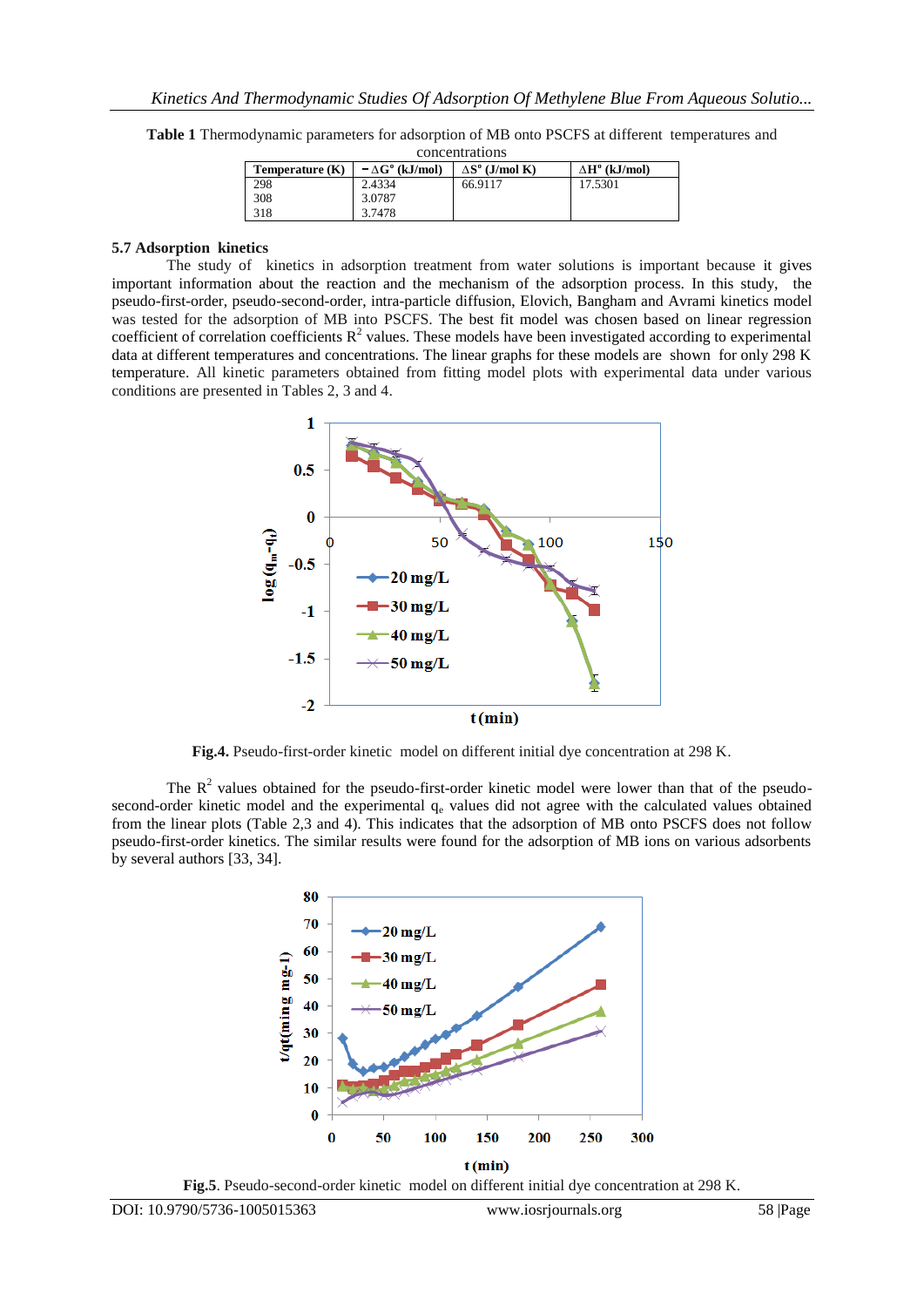When an evaluation is made taking into consideration the temperatures and concentrations used for the kinetic analyzes, it is found that the maximum average  $k_2$  value is 6.9475x10<sup>-3</sup> g / mg min at 318 K. It was determined that the maximum initial velocity value was 0.6623 mg / g min at a concentration of 318K 50 mg / L. When theoretically and experimentally calculated adsorption capacities are compared, it is determined that the values obtained at 318 K are closer to each other. When the correlation coefficients are examined, it is observed that the most suitable value is in this model. This shows that it is more appropriate to explain the obtained data with a pseudo-second-order kinetic model.



**Fig.6**. Intraparticle diffusion kinetic model on different initial dye concentration at 298 K.

When Figure 6 is examined, it is observed that there are three phases in MB adsorption. It can be interpreted that the dye molecules are sorption to the outer surface of the adsorbent, in the first stage when the amount of adsorbed material increases rapidly, diffuse in the pores of the adsorbent in the second stage where the adsorption rate slows down and in the third stage the adsorption phenomenon is balanced. When the data related to intraparticle diffusion in Tables 2, 3 and 4 were examined, it was observed that  $R^2$  values were small. From tables data, with increasing temperature and concentration, it is observed that C values increased and Kp values decreased. The linear plots do not pass through the origin which indicates that intraparticle diffusion is not the only rate controlling step [35].



Fig.7. Elovich kinetic model on different initial dye concentration at 298 K.

The Elovich equation is a very common model for describing chemisorption processes. The constants of Elovich equation and the correlation coefficient are given in tables 2, 3 and 4. It is observed that the values of  $a_E$  (mg  $g^{-1}$  min<sup>-1</sup>) increase with the increase of initial concentration and temperature in the range of studied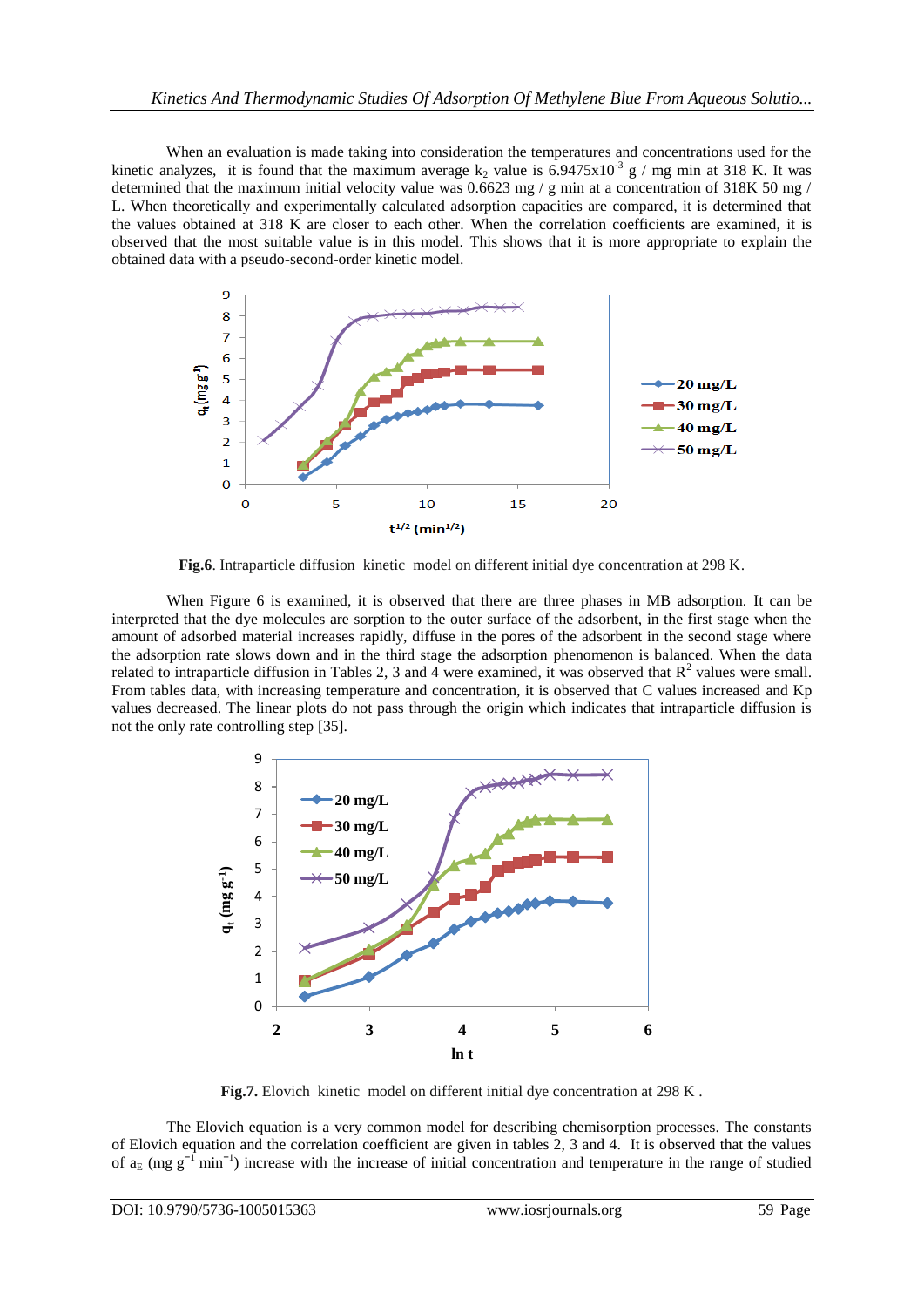values. The values of the regression coefficient ( $R^2 = 0.8462$ -0.9540) of the Elovich kinetic model suggest that kinetic data did not follow the Elovich model.



**Fig.8.** Bangham kinetic model on different initial dye concentration at 298 K.

Tables 2, 3 and 4 are given the kinetic constants obtained from the Bangham equation. When the tables are examined, it is seen that b value decreases with increasing temperature. It is observed that  $k_B$  value increases with increasing temperature. It is seen that the correlation coefficient obtained from the tables Elovich model is larger than that obtained by Bangham model. These results confirm that the adsorption rate is not controlled only by the pore diffusion. The graphs of the kinetic model of Avrami at various concentrations and 298 K are shown in fig.9. The kinetic data calculated from the Avrami equation are given in Tables 2, 3 and 4. From the tables, it seems that the calculated Avrami constants depend on the temperature. From these constants, while the values of  $n_{Av}$  decreases with temperature, the values of  $k_{Av}$  increase with temperature. When the temperature rises, the increase in  $k_{Av}$  value is indicative of increased the reaction speed with temperature.



**Fig.9.** Avrami kinetic model on different initial dye concentration at 298 K.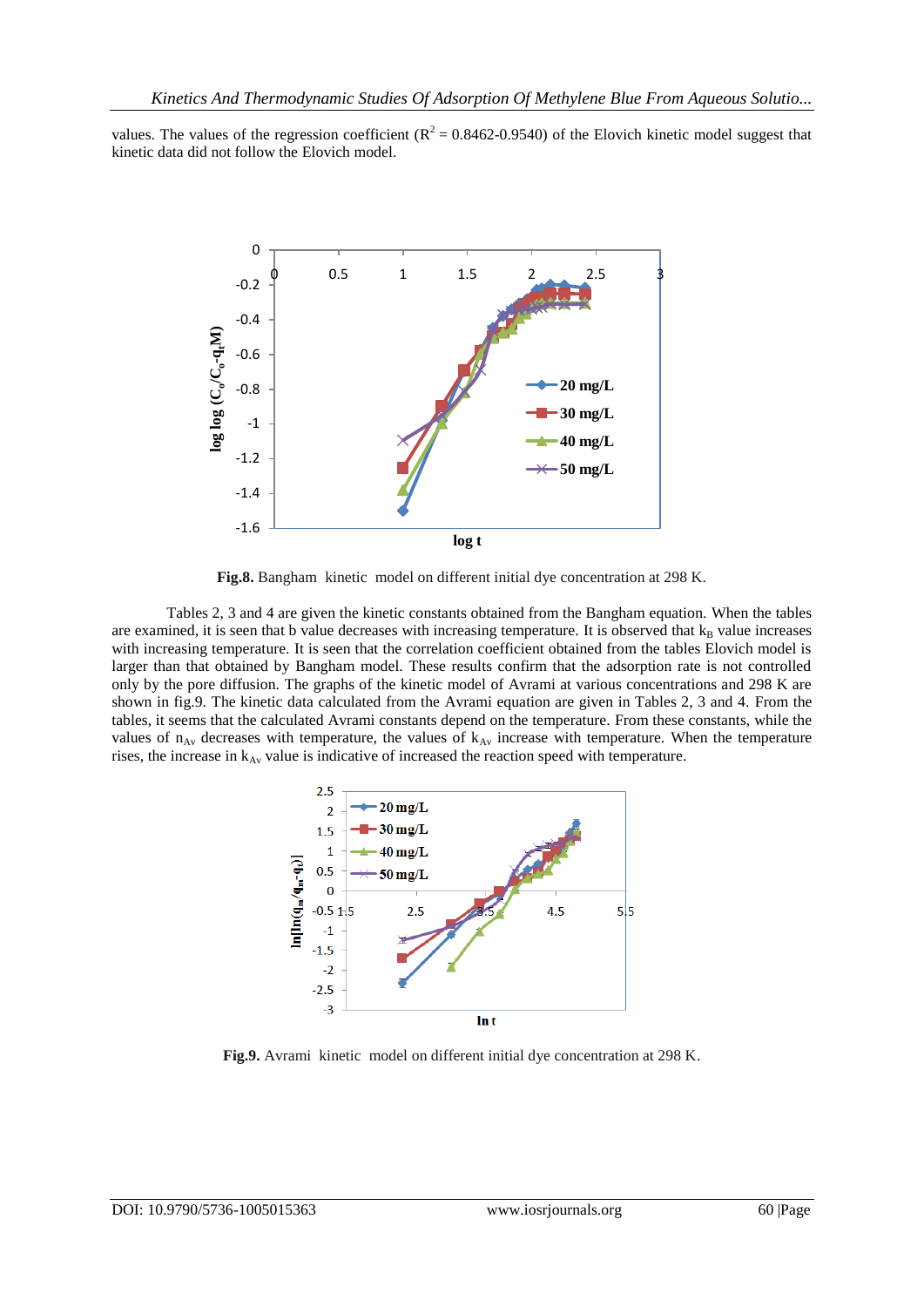| <b>Kinetic models</b>   | <b>Parameters</b>               | <b>Adsorbent matter</b> |                       |                       |                       |
|-------------------------|---------------------------------|-------------------------|-----------------------|-----------------------|-----------------------|
|                         |                                 | $20 \text{ mg/L}$       | $30 \text{ mg/L}$     | $40 \text{ mg/L}$     | $50 \text{ mg/L}$     |
| Pseudo-first order      | $q_{\text{e calc}}$ (mg/g)      | 7.8001                  | 8.1452                | 16.2855               | 10.2920               |
|                         | $k_1$ (min <sup>-1</sup> )      | $4.31x10^{-2}$          | $3.52 \times 10^{-2}$ | $4.61x10^{-2}$        | $3.73x10^{-2}$        |
|                         | $R^2$                           | 0.9065                  | 0.9726                | 0.8948                | 0.9417                |
| Pseudo-second order     | $q_{e \exp}(mg/g)$              | 3.7625                  | 5.4350                | 6.8200                | 8.4443                |
|                         | $q_{\text{e calc}}$ (mg/g)      | 5.1256                  | 9.5147                | 8.7260                | 10.0300               |
|                         | $k_2$ (g/mg min)                | $3.43x10^{-3}$          | $1.92x10^{-3}$        | $2.50x10^{-3}$        | $3.23 \times 10^{-3}$ |
|                         | $h$ (mg/g min)                  | 0.0901                  | 0.1734                | 0.1900                | 0.3248                |
|                         | $R^2$                           | 0.8604                  | 0.9722                | 0.9407                | 0.9660                |
| Intraparticle diffusion | $k_p(mg/g min)$                 | 0.2713                  | 0.3652                | 0.4809                | 0.5451                |
|                         | $C \left( \frac{mg}{g} \right)$ | 0.5121                  | 0.9748                | 1.0057                | 1.9515                |
|                         | $R^2$                           | 0.7478                  | 0.7808                | 0.7557                | 0.6889                |
| Elovich equation        | $b_E$ (g/mg)                    | 0.8313                  | 0.6255                | 0.4718                | 0.4134                |
|                         | $a_E$ (mg/g min)                | 0.2023                  | 0.3317                | 0.3789                | 0.5944                |
|                         | $R^2$                           | 0.9170                  | 0.9331                | 0.9155                | 0.8462                |
| Bangham                 | $\mathbf b$                     | 0.8990                  | 0.7328                | 0.7866                | 0.6487                |
|                         | $k_B$                           | $4.53x10^{-3}$          | $8.88 \times 10^{-3}$ | $6.26x10^{-3}$        | $1.21x10^{-2}$        |
|                         | $R^2$                           | 0.8593                  | 0.9010                | 0.8766                | 0.8476                |
| Avrami                  | $n_{Av}$                        | 1.4964                  | 1.2287                | 1.4109                | 1.2177                |
|                         | $k_{Av}$                        | $2.32 \times 10^{-2}$   | $2.46x10^{-2}$        | $2.42 \times 10^{-2}$ | $2.83 \times 10^{-2}$ |
|                         | $R^2$                           | 0.9878                  | 0.9911                | 0.9830                | 0.9425                |

**Table 2** Kinetic models for the adsorption of MB adsorption onto PSCFS at 298 K

**Table 3** Kinetic models for the adsorption of MB adsorption onto PSCFS at 308 K

| <b>Kinetic models</b>   | <b>Parameters</b>               | <b>Adsorbent matter</b> |                   |                   |                       |
|-------------------------|---------------------------------|-------------------------|-------------------|-------------------|-----------------------|
|                         |                                 | $20 \text{ mg/L}$       | $30 \text{ mg/L}$ | $40 \text{ mg/L}$ | $50 \text{ mg/L}$     |
| Pseudo-first order      | $q_{e \, calc}(mg/g)$           | 5.3432                  | 8.3157            | 7.5579            | 11.1661               |
|                         | $k_1$ (min <sup>-1</sup> )      | $2.49x10^{-2}$          | $3.32x10^{-2}$    | $2.21x10^{-2}$    | $3.32x10^{-2}$        |
|                         | $R^2$                           | 0.8849                  | 0.9450            | 0.9575            | 0.9695                |
| Pseudo-second order     | $q_{e \exp}(mg/g)$              | 3.9975                  | 5.8188            | 7.2180            | 8.9358                |
|                         | $q_{\text{e calc}}$ (mg/g)      | 5.3734                  | 6.9252            | 8.6356            | 10.1729               |
|                         | $k_2$ (g/mg min)                | $2.93x10^{-3}$          | $4.27x10^{-3}$    | $2.94x10^{-3}$    | $3.83 \times 10^{-3}$ |
|                         | h(mg/g min)                     | 0.0847                  | 0.2050            | 0.2194            | 0.3966                |
|                         | $R^2$                           | 0.9506                  | 0.9871            | 0.9884            | 0.9917                |
| Intraparticle diffusion | $k_p(mg/g min)$                 | 0.2926                  | 0.3740            | 0.4575            | 0.5155                |
|                         | $C \left( \frac{mg}{g} \right)$ | 0.2361                  | 1.1932            | 1.2850            | 2.5585                |
|                         | $R^2$                           | 0.8651                  | 0.8136            | 0.8843            | 0.7971                |
| Elovich equation        | $b_E$ (g/mg)                    | 0.8304                  | 0.6200            | 0.5255            | 0.4479                |
|                         | $a_E$ (mg/g min)                | 0.1882                  | 0.3931            | 0.4693            | 0.8096                |
|                         | $R^2$                           | 0.9135                  | 0.9434            | 0.9540            | 0.9324                |
| Bangham                 | h                               | 0.7647                  | 0.6779            | 0.5995            | 0.5553                |
|                         | $k_B$                           | $8.01x10^{-3}$          | $1.28x10^{-2}$    | $1.48x10^{-2}$    | $1.98x10^{-2}$        |
|                         | $R^2$                           | 0.9407                  | 0.9375            | 0.9614            | 0.9263                |
| Avrami                  | $n_{Av}$                        | 0.9681                  | 1.0745            | 0.8523            | 0.9820                |
|                         | $k_{Av}$                        | $1.90x10^{-2}$          | $2.56x10^{-2}$    | $2.27x10^{-2}$    | $2.94x10^{-2}$        |
|                         | $R^2$                           | 0.9123                  | 0.9746            | 0.9546            | 0.9657                |

When comparing  $R^2$  values obtained from kinetic models, the results reveal that kinetic models fitted in the order: pseudo-second order>Avrami>pseudo-first order>Elovich>Bangham>intraparticle diffusion. This demonstrates that the pseudo-second-order kinetic model better describes the adsorption process. Moreover, the q<sup>e</sup> values obtained with this model are closer to the values obtained from the experimental data.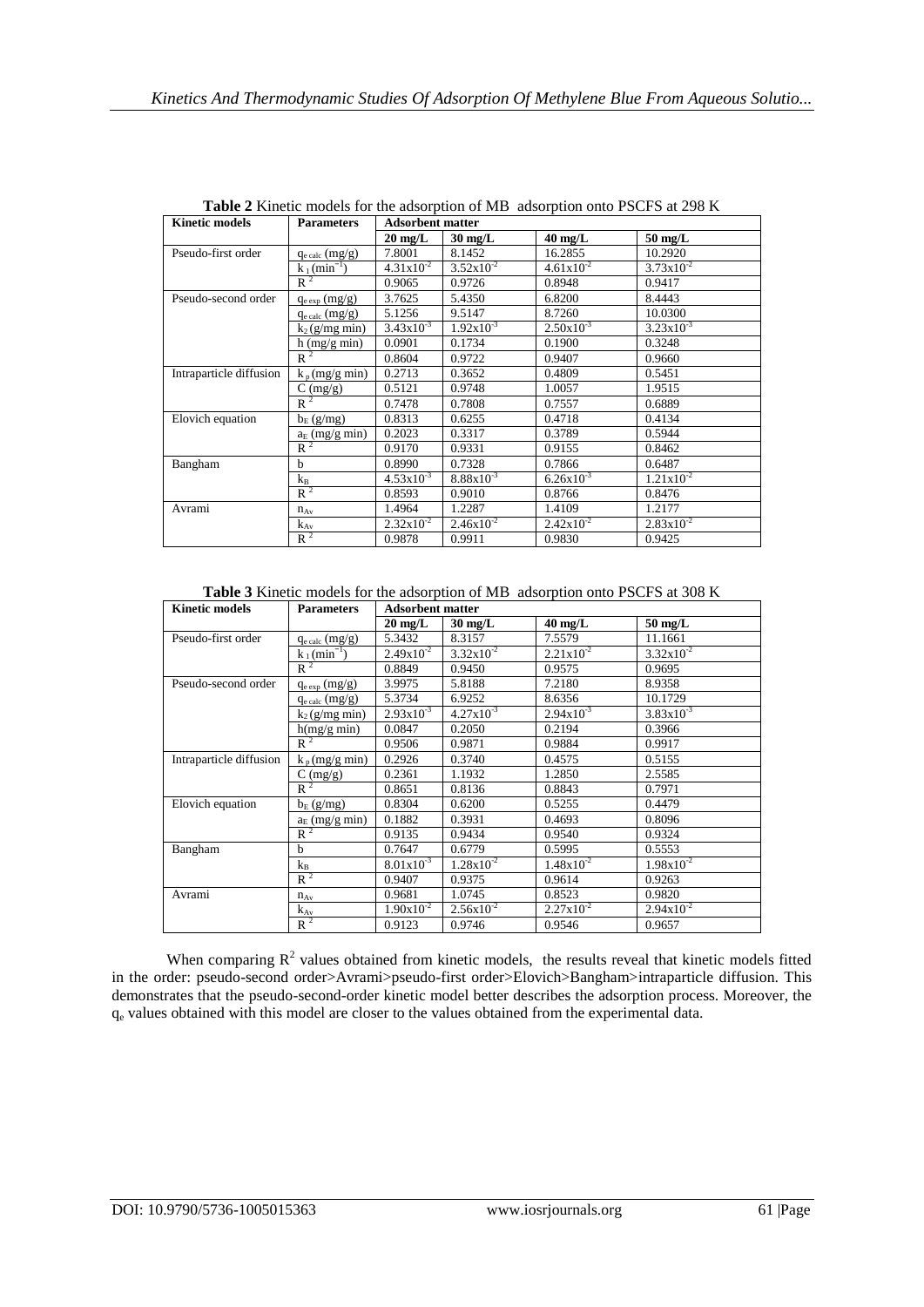| <b>Kinetic models</b>   | <b>Parameters</b>                | <b>Adsorbent matter</b> |                       |                       |                       |
|-------------------------|----------------------------------|-------------------------|-----------------------|-----------------------|-----------------------|
|                         |                                  | $20 \text{ mg/L}$       | $30 \text{ mg/L}$     | $40 \text{ mg/L}$     | $50 \text{ mg/L}$     |
| Pseudo-first order      | $q_{e \text{ calc}}$ (mg/g)      | 6.2001                  | 8.7640                | 8.6000                | 12.3197               |
|                         | $k_1$ (min <sup>-1</sup> )       | $3.80x10^{-2}$          | $3.52 \times 10^{-2}$ | $3.66x10^{-2}$        | $4.26x10^{-2}$        |
|                         | $R^2$                            | 0.8798                  | 0.8502                | 0.9684                | 0.9350                |
| Pseudo-second order     | $q_{e \exp}(mg/g)$               | 4.0523                  | 6.0295                | 7.6125                | 9.4475                |
|                         | $q_{e \text{ calc}} (mg/g)$      | 4.6019                  | 6.8776                | 8.3403                | 10.2987               |
|                         | $k_2$ (g/mg min)                 | $8.96x10^{-3}$          | $5.53 \times 10^{-3}$ | $7.06x10^{-3}$        | $6.24 \times 10^{-3}$ |
|                         | h(mg/g min)                      | 0.1897                  | 0.2617                | 0.4908                | 0.6623                |
|                         | $R^2$                            | 0.9930                  | 0.9939                | 0.9963                | 0.9963                |
| Intraparticle diffusion | $k_p$ (mg/g min <sup>0.5</sup> ) | 0.2270                  | 0.3437                | 0.3691                | 0.4558                |
|                         | $C \left( \frac{mg}{g} \right)$  | 1.2525                  | 1.7344                | 3.1296                | 3.9978                |
|                         | $R^2$                            | 0.8188                  | 0.8318                | 0.7704                | 0.7139                |
| Elovich equation        | $b_E$ (g/mg)                     | 1.0254                  | 0.6791                | 0.6169                | 0.4872                |
|                         | $a_E$ (mg/g min)                 | 0.4131                  | 0.5637                | 1.2521                | 1.5340                |
|                         | $R^2$                            | 0.9421                  | 0.9522                | 0.9266                | 0.9027                |
| Bangham                 | b                                | 0.5765                  | 0.5857                | 0.4746                | 0.4945                |
|                         | $k_B$                            | $2.33 \times 10^{-2}$   | $2.13x10^{-2}$        | $3.44 \times 10^{-2}$ | $3.20x10^{-2}$        |
|                         | $R^2$                            | 0.9456                  | 0.9533                | 0.9202                | 0.8814                |
| Avrami                  | $n_{Av}$                         | 0.9547                  | 0.9410                | 0.8996                | 0.9949                |
|                         | $k_{Av}$                         | $3.11x10^{-2}$          | $2.93x10^{-2}$        | $3.77 \times 10^{-2}$ | $3.79x10^{-2}$        |
|                         | $R^2$                            | 0.9302                  | 0.9315                | 0.9650                | 0.9809                |

**Table 4** Kinetic models for the adsorption of MB adsorption onto PSCFS at 318 K

# **VI. Conclusions**

1-The adsorption of dye MB on PSCSF was examined at different experimental conditions. The results show that adsorption increases with increase in temperature, initial concentration and contact time.

2-The maximum removal of dye at 318 K was found %82.

3-Kinetic study shows the adsorption reaction follows pseudo-second order kinetic model (average  $\mathbb{R}^2$  value 0.9697).

4-The negative value of change in  $\Delta G^{\circ}$  (Gibb's free energy) implied that the reaction is spontaneous in nature, the values are more negative with temperature that adsortion is favored with increased in temperature for the studied adsorbent.

5-Adsorption is favored at high temperature fort he studied adsorbent which is also confirmed by the pozitive values of enthalpy change.

### **References**

- [1]. V. Gupta, A.I. Suhas, V. Saini, (2004). Removal of rhodamine B, fast green, and methylene blue from wastewater using red mud, an aluminum industry waste, Industrial and Engineering Chemistry Research, 43(7), 2004, 1740-1747.
- [2]. J.O. Hao, H. Kim, P.C.Chiang, Decolourization of wastewater. Critical Review in Environmental Science and Technology, 30(4), 2000, 449-505.
- [3]. T.K. Sen, S. Afroze, H. Ang, Equilibrium, kinetics and mechanism of removal of methylene blue from aqueous solution by adsorption onto pine cone biomass of Pinus radiata, Water, Air and Soil Pollution, 218(1), 2011, 499-515.
- [4]. M. M. Abd EI-Latif, A.M. Ibrahim, M.F. EI-Kady, Adsorption equilibrium, kinetics and thermodynamics of methylene blue from aqueous solutions using biopolymer oak sawdust composite, Journal of American Science 6(6), 2010, 267-283.
- [5]. S. Dawood, T.K. Sen, Removal of anionic dye Congo red from aqueous solution by raw pine and acid-treated pine cone powder as adsorbent: equilibrium, thermodynamic, kinetics, mechanism and process design. Water Research, 46(6), 2012, 1933-1946.
- [6]. N. M. Mahmoode, B. Hagali, M. Ararm, C. Lan, Adsorption of textile dyes on pine cone from collared wastewater: kinetics, equilibrium and thermodynamic studies. Desalination, 268, 2011, 117-125.
- [7]. K.G. Akpomie, F.A. Dawodu, K.O. Adebowale, Mechanism on the sorption of heavy metals from binary solution by a low cost montmorillonite and its desorption potential, Alexandria Engineering Journal, 54, 2015, 757-767.
- [8]. M. T. Yagub, T.K. Sen, S. Afroze, H.M. Ang, Dye and its removal from aqueous solution by adsorption: a review, Advances in Colloid and Interface Science, 209, 2014, 172-184.
- [9]. A. Ebrahimi, M. Arami,H. Bahrami, E. Pajootan, Fish Bone as a low-cost adsorbent for dye removal from wastewater: response surface methodology and classical method, Environmental Modeling and Assessment, 18 (6), 2013, 1-10.
- [10]. G. Akkaya, F. Güzel, Application of some domestic wastes as new low-cost biosorbents for removal of methylene blue: kinetic and equilibrium studies, Chemical Engineering Communications 201(4), 2014, 557-578.
- [11]. A. Ahmad, M. Rafatullah, O. Sulaiman, M. Ibrahim, R. Hashim, Scavenging behaviour of meranti sawdust in the removal of methylene blue from aqueous solution,. Journal of Hazardous Materials, 170(1), 2009, 357-365.